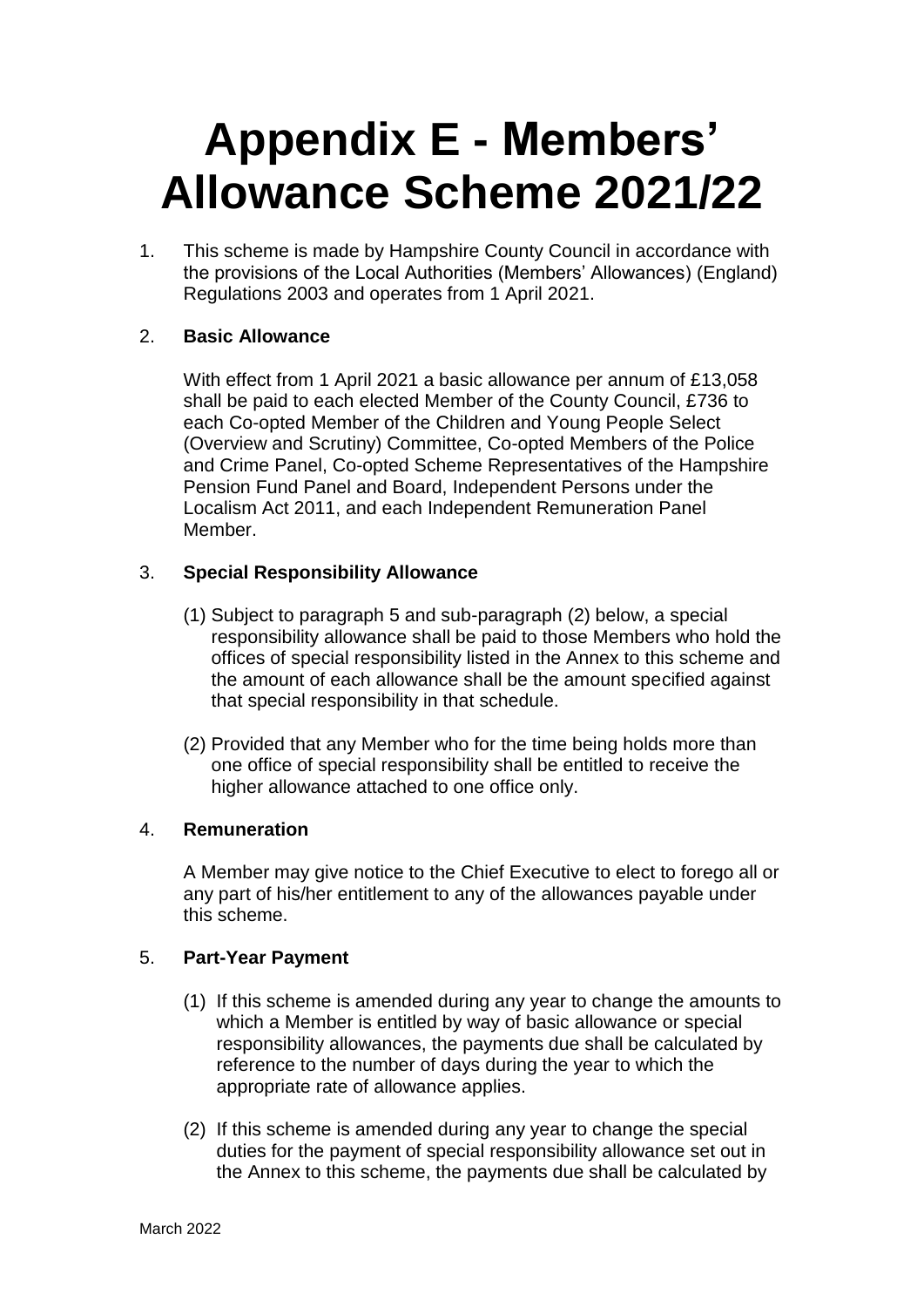reference to the number of days during the year that the special duties were approved for the payment of special responsibility allowance.

- (3) Where the term of office of a Member begins or ends otherwise than at the beginning or end of a year the entitlement to basic allowance shall be calculated by reference to the number of days during the year during which that member held office.
- (4) Where any Member ceases during the year to hold a position of special responsibility or is appointed to a position of special responsibility as set out in the Annex to this scheme, the entitlement to special responsibility allowance shall be calculated by reference to the number of days during the year when the Member held a position of special responsibility.

#### 6. **Childcare and Dependents' Carers' Allowances**

Dependents' Carers Allowance (including dependent care for children with special needs) is payable at the County Council's Care at Home rate (currently £20.80 per hour). Childcare Allowance is payable at the National Living Wage hourly amount for age 23 and over.

Payments made in respect of these allowances are subject to income tax and national insurance deductions in the same way as the basic allowance.

#### 7. **Recovery of Allowances Paid**

Any allowance that has been paid to a Member after a Member has ceased to be a member of the County Council shall be recovered.

#### 8. **Duplication**

Where a Member is a member of two or more authorities, they will not receive more than one allowance for the same duties.

#### 9. **\*Financial Loss Allowances**

Financial loss allowances are payable only to Independent Appeal Panel Members at the following rates:

- (1) for a period not exceeding four hours £34.16
- (2) for a period exceeding four hours, but not exceeding 24 hours £68.33
- (3) for a period exceeding 24 hours, the aggregate of £66.50 and such amount specified in (1) and (2) above as is appropriate to the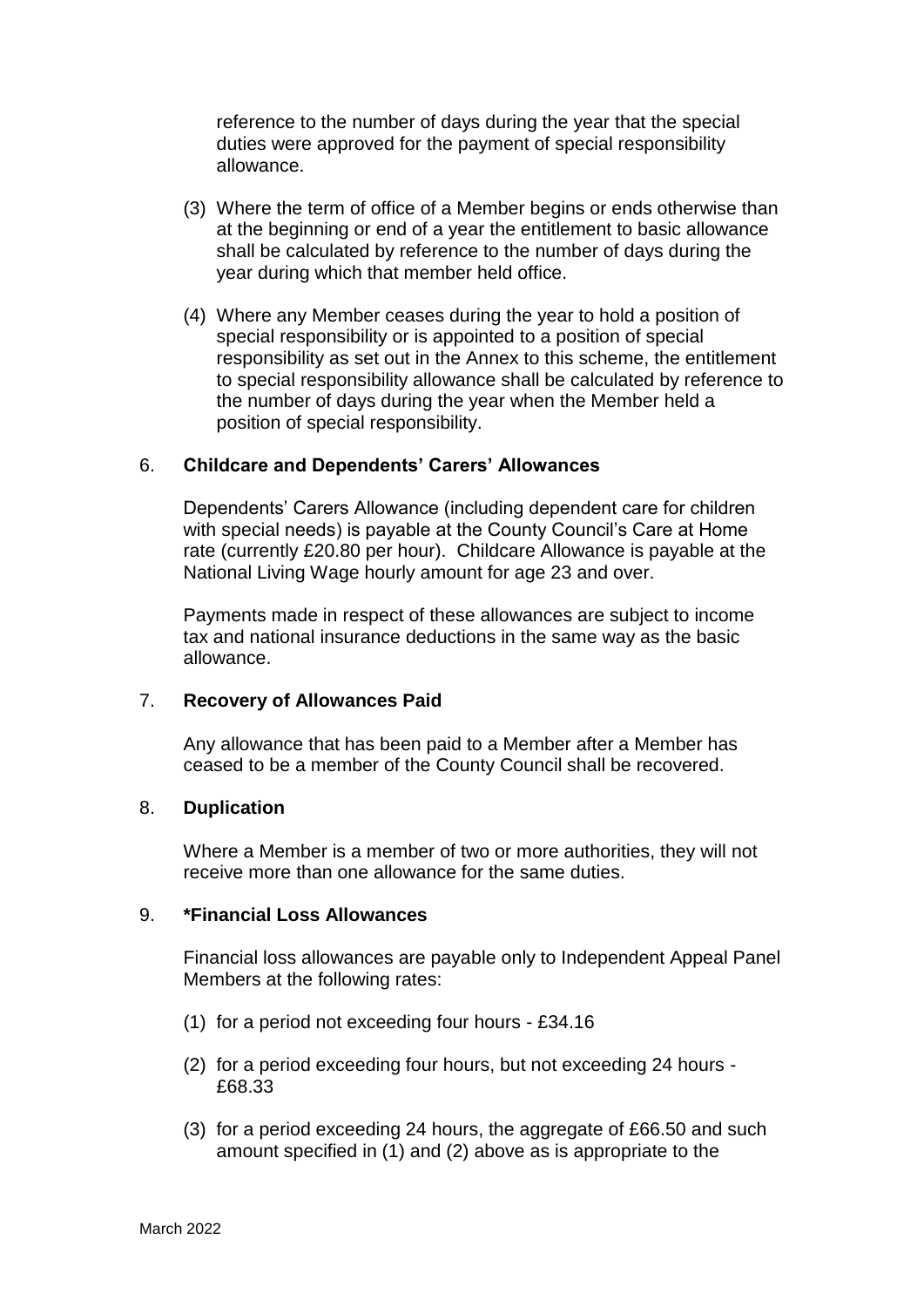number of hours by which the period exceeds 24 hours.

#### 10. **Travelling Allowances**

- (1) Travelling allowances payable to Members shall be in accordance with the HMRC rate (currently 45p per mile for the first 10,000 miles and 25p per mile thereafter).
- (2) Travelling allowances payable to Independent Appeal Panel Members shall be 57.8p per mile.

#### 11. **Subsistence – overnight stays in the U.K. and abroad**

- (1) Where practicable, arrangements will be made for the cost of accommodation for overnight stays in the U.K. or abroad in connection with the exercise of an approved duty to be invoiced to the County Council. If Members make their own arrangements they should claim via ESS Lite for Councillors.
- (2) At home or abroad where a meal is paid for by Officers accompanying a Member or is otherwise provided as part of the exercise of an approved duty, Members are reminded that they should reduce any claim they make to reflect that. Where accommodation arrangements are made for Members and paid for by the County Council, no claims should be made other than for travelling expenses. At all times where the County Council pays for accommodation Members must pay for their incidental expenditure, such as newspapers, personal telephone calls, refreshments etc.

#### 12. **Claims and Payments**

- (1) Payments in respect of basic and special responsibility allowance shall be made in 12 equal monthly instalments on the last day of each calendar month.
- (2) Where any monthly payment of basic or special responsibility allowance would otherwise exceed the amount payable by virtue of paragraph 5, the value of any payment made will be restricted to the entitlement under that paragraph.
- (3) All travel expenses, subsistence for overnight stays in the U.K. and abroad, and a childcare and a dependent carers' allowance must be claimed within three months calculated from the beginning of the month in which the expenses are incurred. All claims should be made via ESS Lite for Councillors.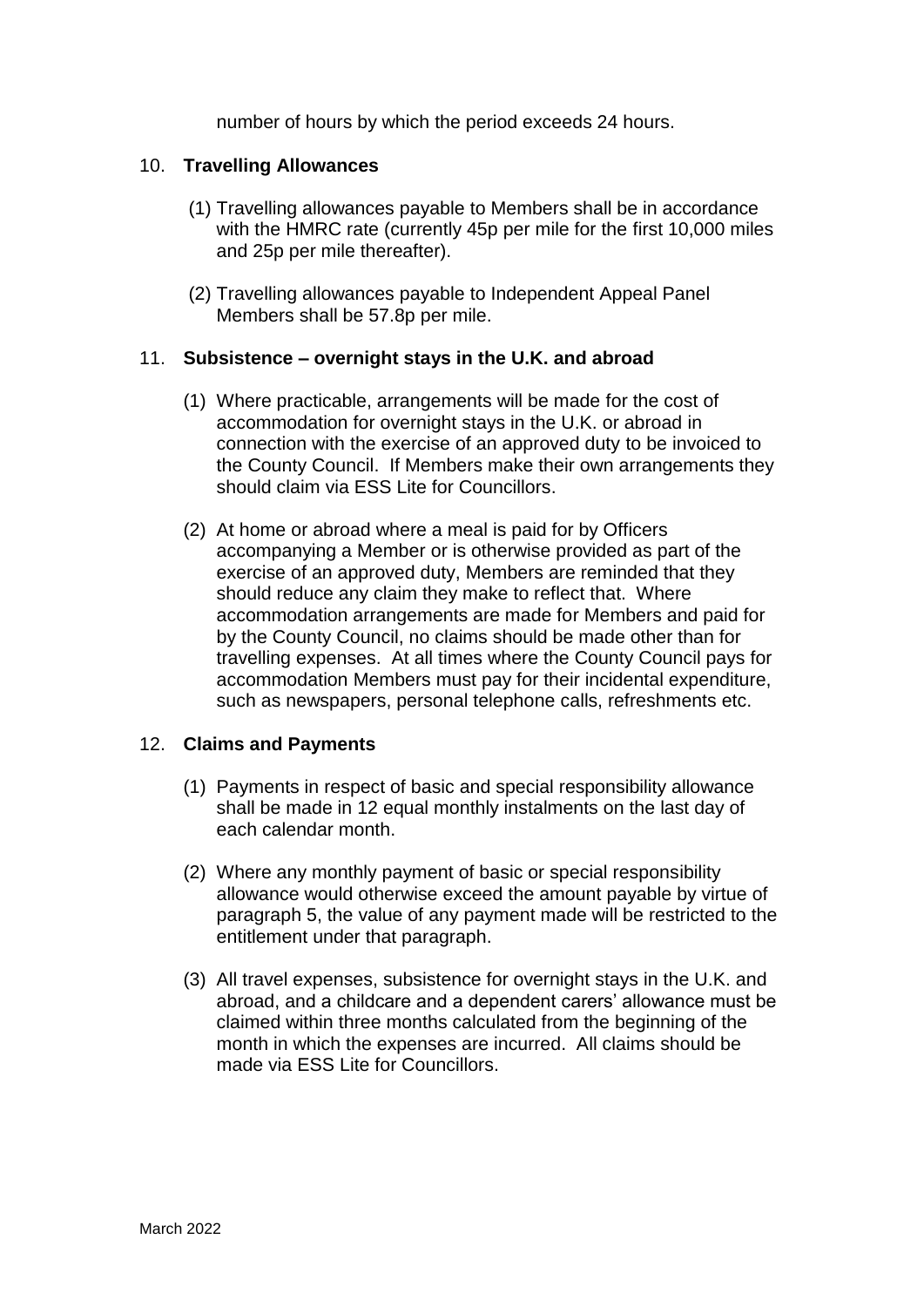## **Annex to Appendix E**

#### **HAMPSHIRE COUNTY COUNCIL**

**THE LOCAL AUTHORITIES' (MEMBERS' ALLOWANCES) (ENGLAND) REGULATIONS 2003**

| A   | <b>MEMBERS ALLOWANCES SCHEME 2021/22</b>                                                                                                                      |           |
|-----|---------------------------------------------------------------------------------------------------------------------------------------------------------------|-----------|
|     |                                                                                                                                                               | £         |
|     |                                                                                                                                                               | per annum |
| (i) | <b>Basic Allowance for Members of the County Council</b><br>Allowance for Co-opted Members of the Children<br>and Young People Select (Overview and Scrutiny) | 13,058    |
|     | <b>Committee</b>                                                                                                                                              | 736       |
|     | Allowance for Co-opted Members of the Police                                                                                                                  |           |
|     | and Crime Panel                                                                                                                                               | 736       |
|     | <b>Allowance for Co-opted Scheme Representatives</b>                                                                                                          |           |
|     | of the Hampshire Pension Fund Panel and Board                                                                                                                 |           |
|     | (including Substitute Co-opted Member)                                                                                                                        | 736       |
|     | *Allowance for Independent Persons, Localism Act                                                                                                              | 736       |
|     | *Allowance for Independent Remuneration Panel                                                                                                                 |           |
|     | <b>Members</b>                                                                                                                                                | 736       |

#### **(ii) Special Responsibility Allowances (SRA)**

Only one special responsibility allowance is payable to any Member under the scheme. The allowances in brackets will not be paid which would otherwise be paid under this scheme whilst the current post holder receives a higher special responsibility allowance in respect of another post.

 **£ per annum**

#### **The Cabinet (Executive):**

| Leader and Executive Member for Policy and Resources<br>Deputy Leader and Executive Lead Member for Economy, | 31,509 |
|--------------------------------------------------------------------------------------------------------------|--------|
| <b>Transport and Environment</b>                                                                             | 18,906 |
| <b>Executive Member for Highways Operations</b>                                                              | 18,906 |
| <b>Executive Member for Climate Change and Sustainability</b>                                                | 18,906 |
| Executive Member for Commercial Strategy, Estates and                                                        |        |
| Property                                                                                                     | 18,906 |
| <b>Executive Lead Member for Children's Services</b>                                                         | 18,906 |
| <b>Executive Member for Adult Services and Public Health</b>                                                 | 18,906 |
| Executive Member for Performance, Human Resources and                                                        |        |
| Partnerships                                                                                                 | 18,906 |
| Executive Member for Recreation, Heritage and Rural Affairs                                                  | 18,906 |
|                                                                                                              |        |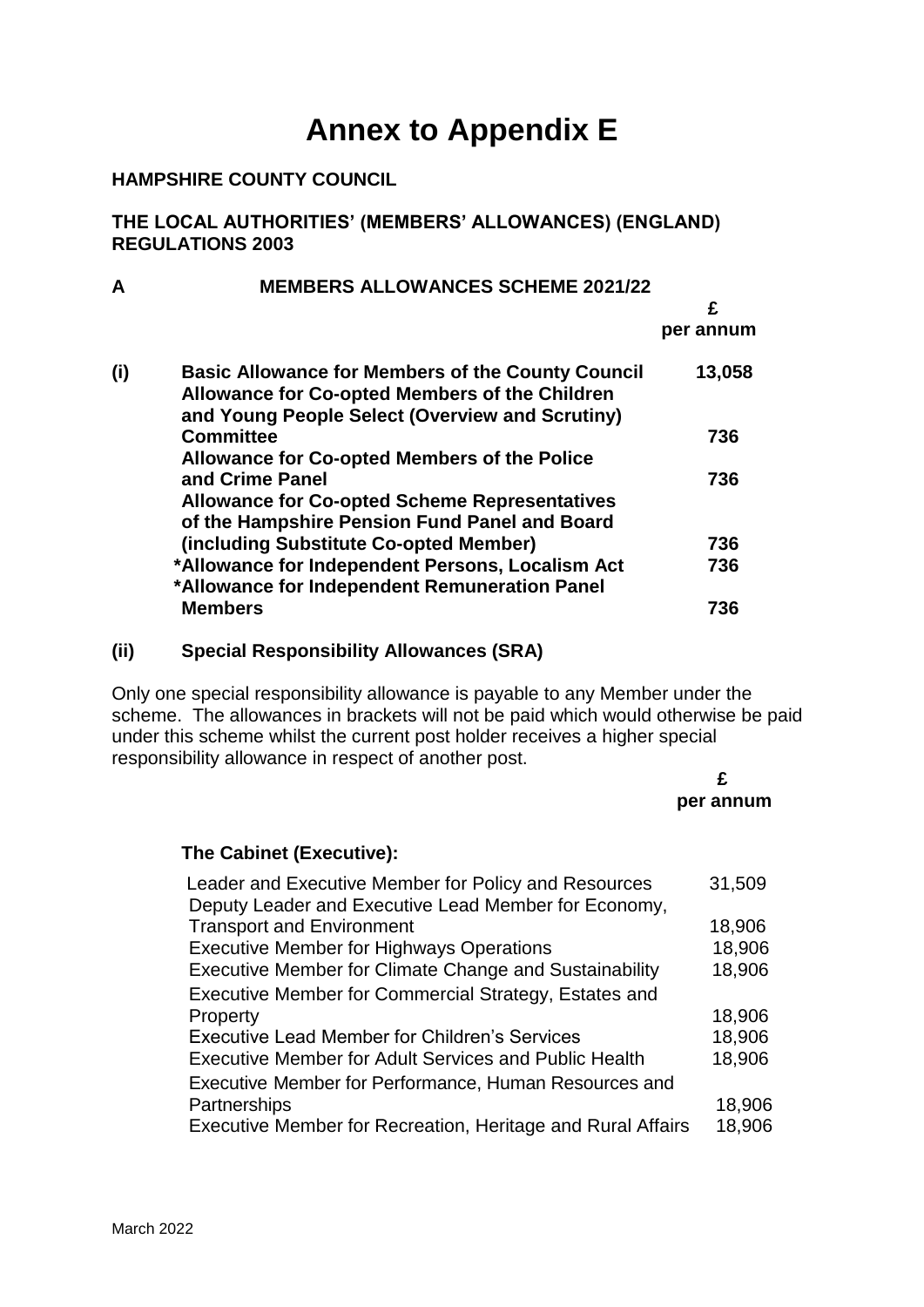### **Leader of Political Group:**

|                                      | Leader of Liberal Democrat Group                                                        | 12,594   |  |
|--------------------------------------|-----------------------------------------------------------------------------------------|----------|--|
|                                      | <b>Chairmen of Select (Overview and Scrutiny) Committees:</b>                           |          |  |
|                                      | <b>Policy and Resources</b>                                                             | 12,604   |  |
|                                      | <b>Children and Young People</b>                                                        | 12,604   |  |
|                                      | <b>Culture, Communities and Rural Affairs</b>                                           | 12,604   |  |
|                                      | Economy, Transport and Environment                                                      | 12,604   |  |
|                                      | Vice-Chairmen of Select (Overview and Scrutiny) Committees:                             |          |  |
|                                      | <b>Policy and Resources</b>                                                             | 3,159    |  |
|                                      | <b>Children and Young People</b>                                                        | 3,159    |  |
|                                      | <b>Culture, Communities and Rural Affairs</b>                                           | 3,159    |  |
|                                      | Economy, Transport and Environment                                                      | 3,159    |  |
|                                      | <b>Health and Adult Social Care Select (Overview and Scrutiny)</b><br><b>Committee:</b> |          |  |
|                                      | Chairman                                                                                | 15,701   |  |
|                                      | Vice-Chairman                                                                           | 3,930    |  |
|                                      | <b>Regulatory Committee:</b>                                                            |          |  |
|                                      | Chairman                                                                                | 12,604   |  |
|                                      | Vice-Chairman                                                                           | 3,159    |  |
|                                      | <b>Audit Committee:</b>                                                                 |          |  |
|                                      | Chairman                                                                                | 6,303    |  |
|                                      | Vice-Chairman                                                                           | 1,578    |  |
| <b>Pension Fund Panel and Board:</b> |                                                                                         |          |  |
|                                      | Chairman                                                                                | 12,604   |  |
|                                      | Vice-Chairman                                                                           | (3, 159) |  |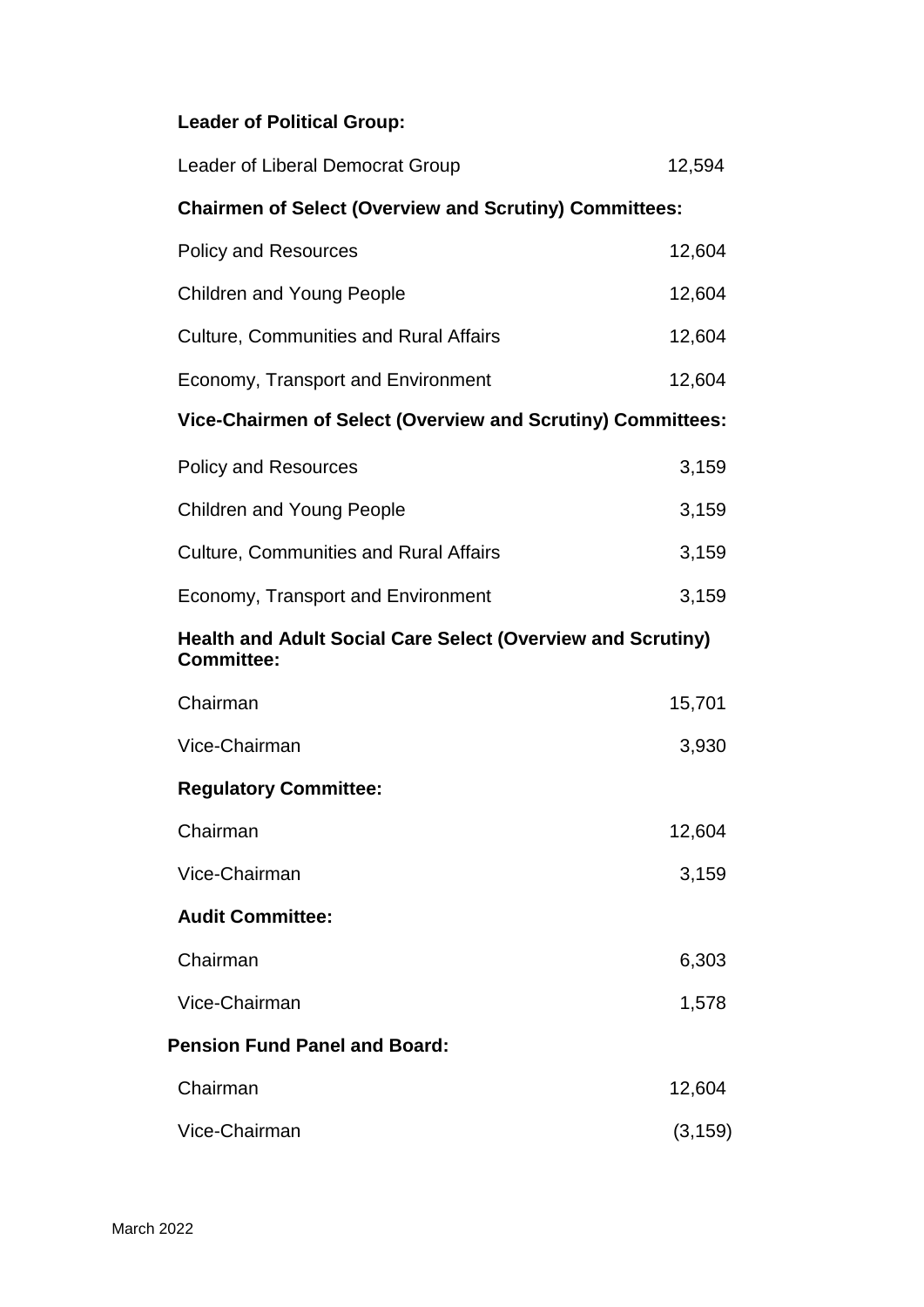#### **Minority Group Spokesperson:**

#### **Liberal Democrat Group:**

| <b>Policy and Resources</b>         | 5,652 |
|-------------------------------------|-------|
| <b>Children and Young People</b>    | 5,652 |
| <b>Culture and Communities</b>      | 5,652 |
| Economy, Transport and Environment  | 5,652 |
| <b>Health and Adult Social Care</b> | 5,652 |
| <b>Regulatory Committee</b>         | 5,652 |

#### \***Chairman and Vice-Chairman of the County Council:**

| Chairman      | 19,997 |
|---------------|--------|
| Vice-Chairman | 10,243 |

\* NB. These allowances are payable under other legislation, and do not form part of the Members' Allowances Scheme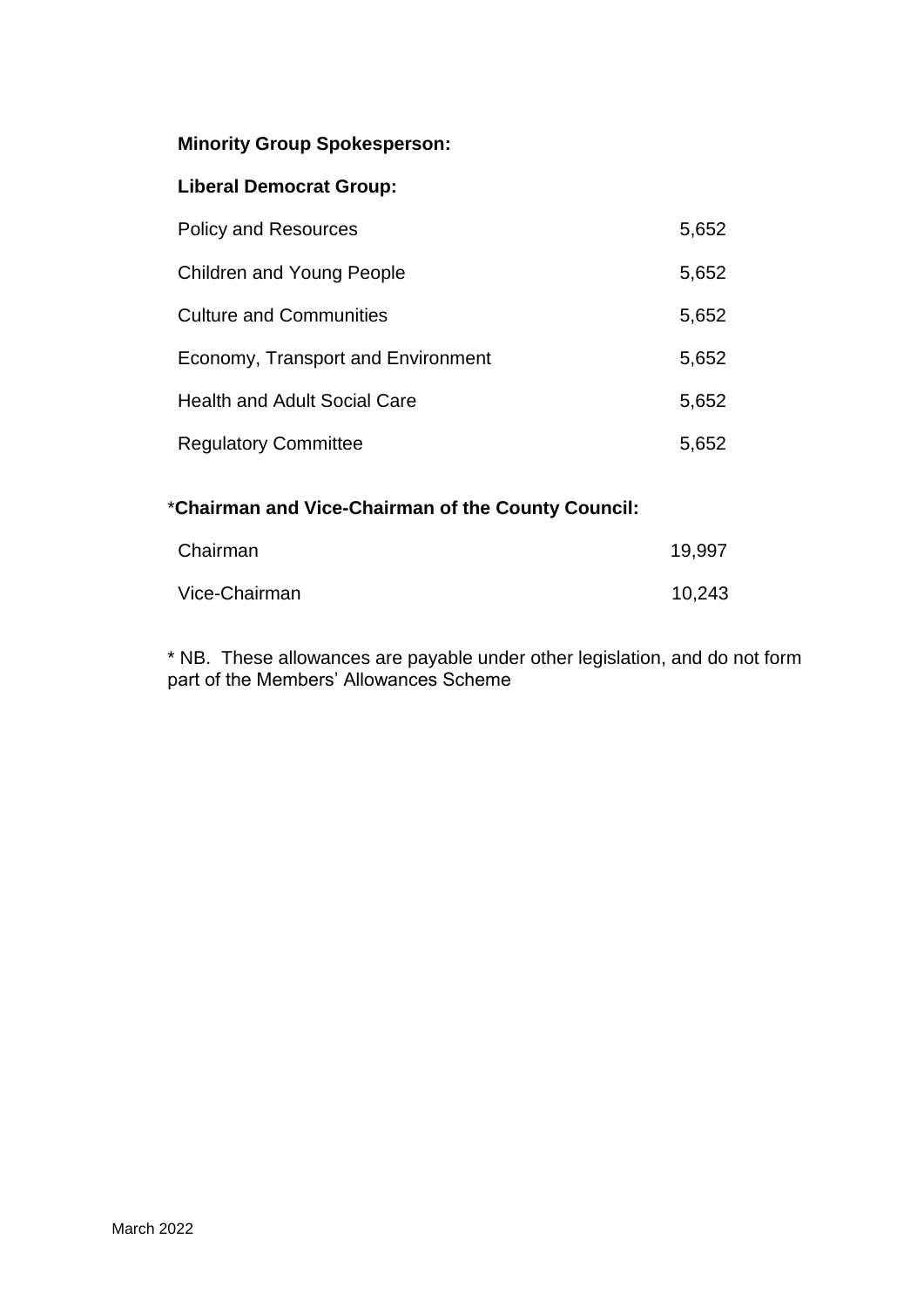Rates of Travelling Allowances payable to Members of the Council and its Committees and Sub-Committees, all Co-opted Members, all Independent Members, Members of the Independent Remuneration Panel

#### 1. **Cycle Allowance**

|    | The rate for travel by a Member's own cycle/electric<br>cycle or one provided for his/her use           | <b>HMRC</b> rate (currently<br>20p per mile).    |
|----|---------------------------------------------------------------------------------------------------------|--------------------------------------------------|
| 2. | <b>Motor Cycle Allowance</b>                                                                            |                                                  |
|    | The rate for travel by a Member's own solo motor<br>cycle or one provided for his/her use               | <b>HMRC</b> rate (currently<br>24p per mile).    |
| 3. | <b>Motor Vehicle Allowance</b>                                                                          |                                                  |
|    | The rate for travel by a member's own private Motor<br>vehicle, or one belonging to a member of his/her | HMRC rate (currently<br>45p for the first 10,000 |

vehicle, or one belonging to a member of his/her family or otherwise provided for his/her use, other than a solo motor cycle: 45p for the first 10,000 miles and 25p per mile thereafter)

#### 4. **Rates for travel by public transport or taxi**

- (a) The rate for travel by public transport shall not exceed the amount of the ordinary fare or any available cheap fare, and where more than one class of fare is available, the rate shall be determined by reference to second class fares.
- (b) The rate for travel by taxi cab shall not exceed:
	- (i) in cases of urgency or where no public transport is reasonably available, the amount of the actual fare; and
	- (ii) in any other case, the amount of the fare for travel by appropriate public transport
	- (i) The rate of travel by air shall be the ordinary fare or any available cheap fare for travel by regular air service or, where no such service is available or in case of urgency, the fare actually paid by the Member.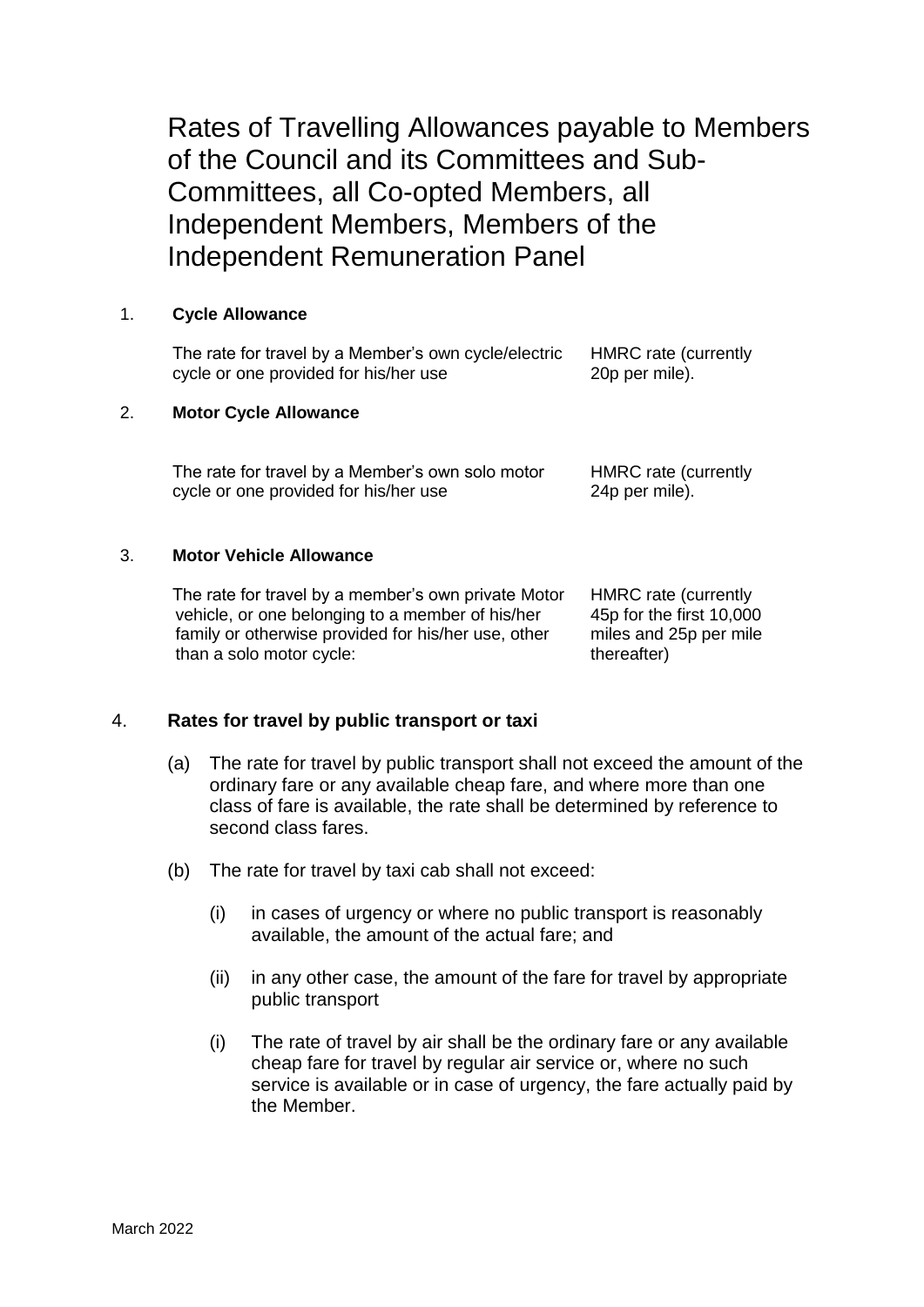## List of duties specified as "approved duties" for the purposes of the payment of travelling expenses and childcare and dependents carers' allowances

With effect from 1 October 2003 for the purposes of claiming travelling expenses and childcare and dependents' carers' allowances, approved duties shall be taken to include:

#### 1. **The County Council, the Executive and Committees etc.**

Attendance at meetings of the County Council and, provided the Member has been appointed by name or attends by virtue of Standing Order 18.4, attendance at meetings of the Executive or the Council's Standing Committees, Sub-Committees and panels.

#### 2. **Executive Members**

Attendance individually for the purpose of making Executive Member decisions.

#### 3. **Meetings with an Executive Member**

Attendance at the invitation of an Executive Member to meet with the Executive Member in connection with the discharge of the County Council's functions, the Executive Member to notify the Chief Executive in advance of every invitation.

#### 4. **Other County Council Meetings**

Attendance at meetings in connection with the discharge of the County Council's functions to which Members of more than one political group have been formally invited by the Chief Executive or other Chief Officer.

#### 5. **With the Chairman's Concurrence**

With the Chairman's concurrence, attendance by a Member to speak on business in connection with his/her duty as a Member of the County Council or as a local Member at meetings of the Executive or Committees, Sub-Committees and Standing Panels to which the Member has not been appointed by name.

#### 6. **Political group Meetings**

Attendance at political group meetings before County Council meetings authorised by the relevant political group leader, plus any other political group meetings authorised by the relevant political group leader, subject to notification to the Chief Executive, up to a total overall number of eleven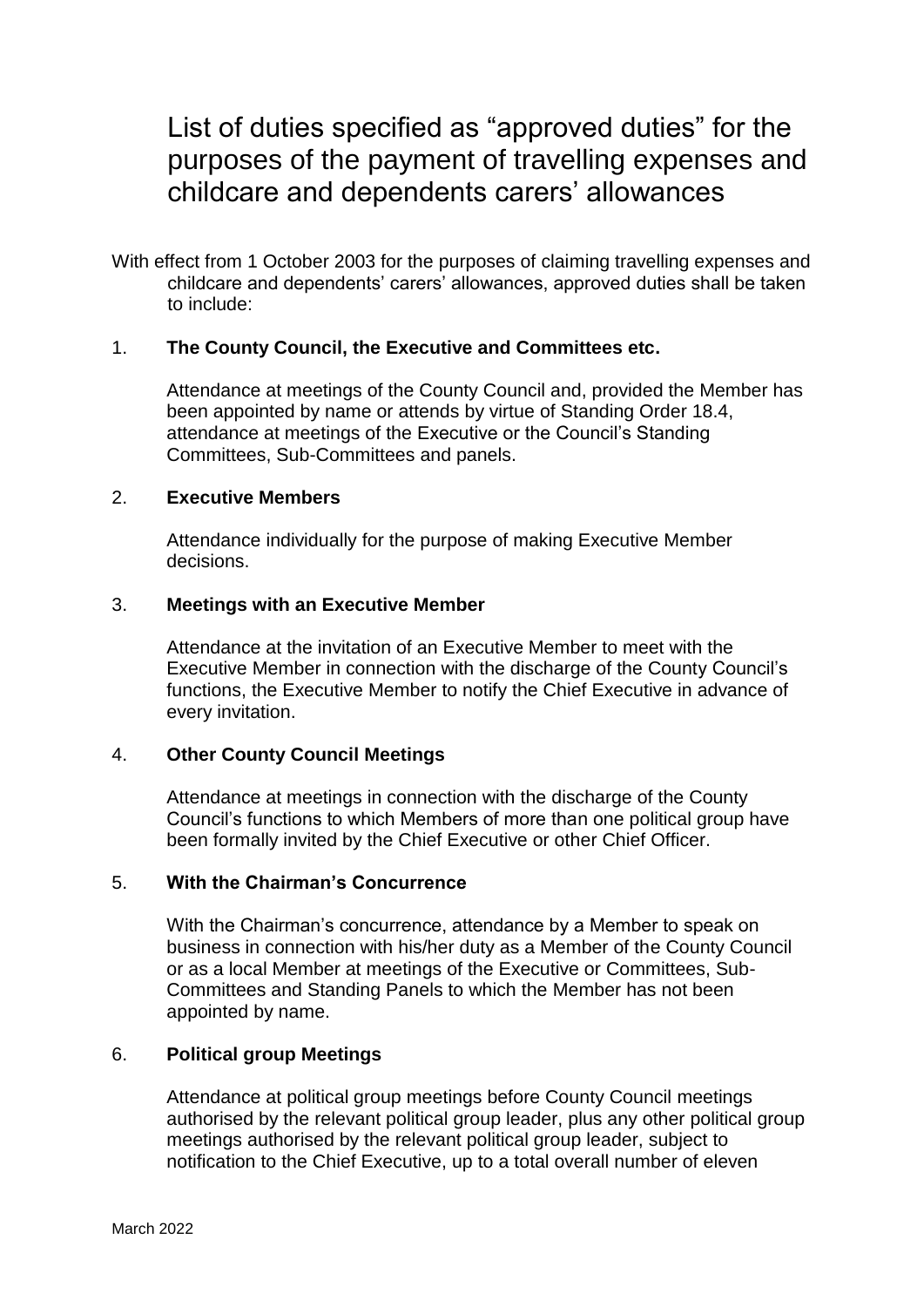meetings per year.

#### 7. **Executive Decision Days**

Attendance by the Executive Member and Chairman, Vice-Chairman and Political Group Spokesmen of the appropriate Select (Overview and Scrutiny) Committee.

#### 8. **Meetings with Officers**

Attendance at formally arranged meetings with Officers in connection with the discharge of the functions of the County Council provided that, for each occasion, either the Member or Officer concerned makes the arrangements at least the day before the meeting takes place.

#### 9. **Meetings of other Local Authorities and Residents' Associations**

Attendance at meetings of district and parish councils and recognised residents' associations, provided that the member is specifically and formally invited to attend as a representative of the County Council.

#### 10. **Head-teacher Interview Panels**

Attendance at Interview Panels to appoint head-teachers, provided that the member's attendance is as a representative of the County Council and not as a school governor.

#### 11. **Opening Ceremonies and VIP occasions etc.**

Attendance by the Chairman and/or Vice-Chairman of the County Council, and/or Executive Members and/or the Chairman and/or Vice-Chairman of the appropriate Committee(s) at V.I.P visits, launches, or the official opening of premises for the purpose of, or in connection with, the discharge of the functions of the Council or any Committee of the Council or similar occasions, due to their holding that particular office. Committee Members or other nominated Members may also claim provided that the invitation is formally extended by the relevant Committee Chairman or Chief Officer.

Note: This does not apply to County Council receptions, the Civic Service or similar events.

#### 12. **Hampshire Ambassadors' Events**

Attendance as a member of the Executive or the Policy and Resources Select (Overview and Scrutiny) Committee, on the invitation of the Director of Environment, at Hampshire Ambassador events.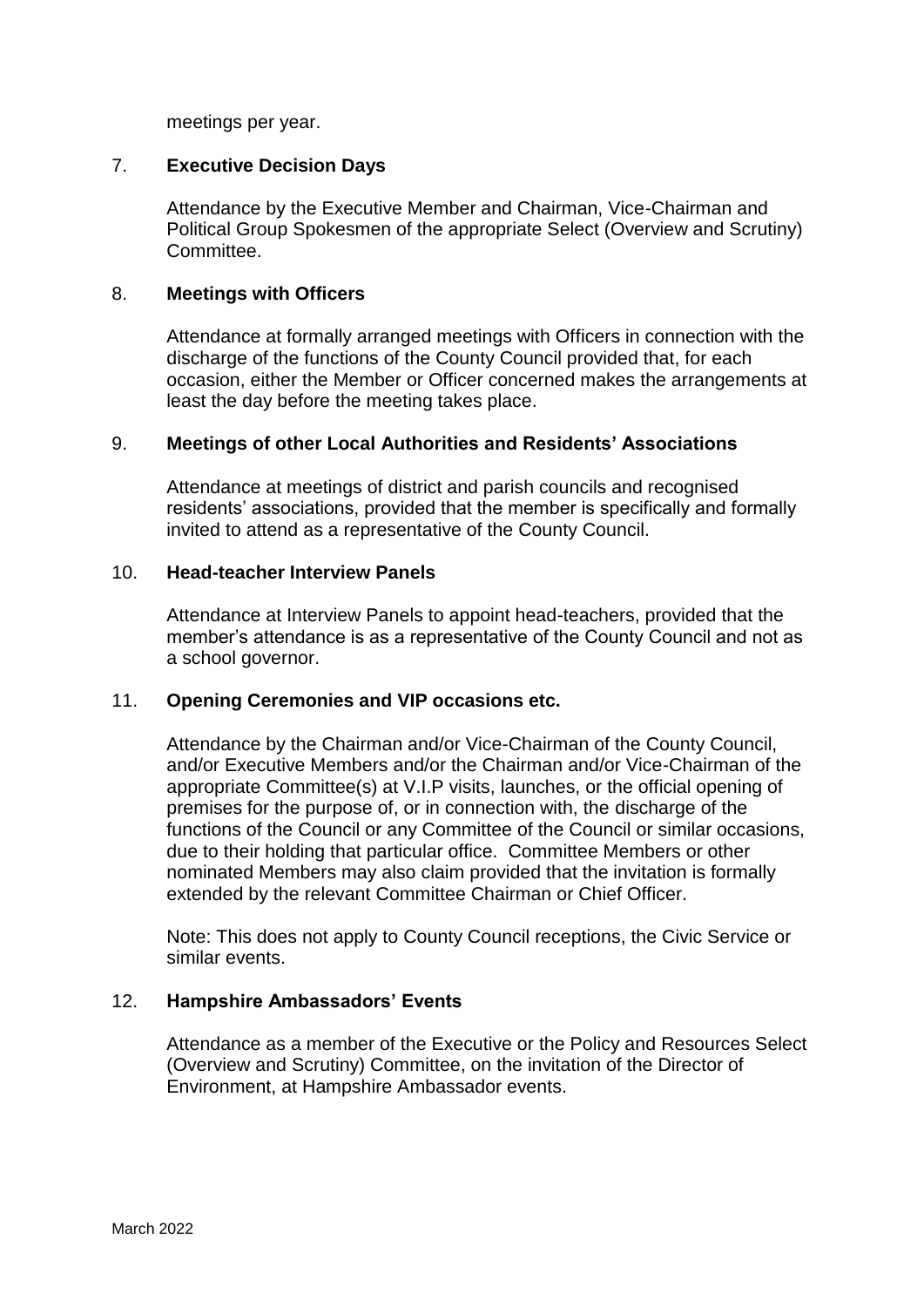#### 13. **Duties of Executive Members, Assistant to the Executive, Chairmen, Vice-Chairmen and Deputy Chairmen**

Attendance following consultation with the appropriate Chief Officer, for the purpose of duties arising from the holding by a Member of the office of Chairman or Vice-Chairman of the County Council, or Executive Member, or Assistant to the Executive, or Chairman, Vice-Chairman or Deputy Chairman of a Committee, Sub-Committee or Standing Panel of the County Council.

#### 14. **Conferences, Seminars and Courses**

Attendance authorised by the Chief Executive, in consultation as appropriate with the relevant Director. Conferences, seminars and courses attended to be reported annually to the Member Development Group.

NB: includes training for the Regulatory Committee and the Pension Fund Panel & Board authorised via established procedures.

#### 15. **Outside Bodies**

Attendance at business meetings of any outside body to which a Member has been formally appointed by the County Council, and at conferences, seminars, courses and other meetings arranged by the outside body, provided that, for each occasion, either the Member or outside body concerned makes the arrangements at least the day before the meeting takes place. This authority shall not constitute approval by the County Council to meet the cost of any conference, seminar or course attendance fee; in this respect the preceding paragraph applies.

#### 16. **Local Government Association/County Councils Network Council/South East England Councils**

Attendance at Local Government Association, County Councils' Network Council and South East England Councils' meetings provided that the Member has been duly appointed as a representative of his/her political county or national group.

#### **Note**

- (i) The terms "Chief Executive" and "Chief Officer" include their representative(s).
- (ii) Where the exercise of an approved duty requires a Member to be away from home overnight and provided that the County Council does not meet any of the costs direct, then the Member may claim for actual expenses incurred on accommodation and meals up to the prevailing maximum overnight rate permitted by the Secretary of State.